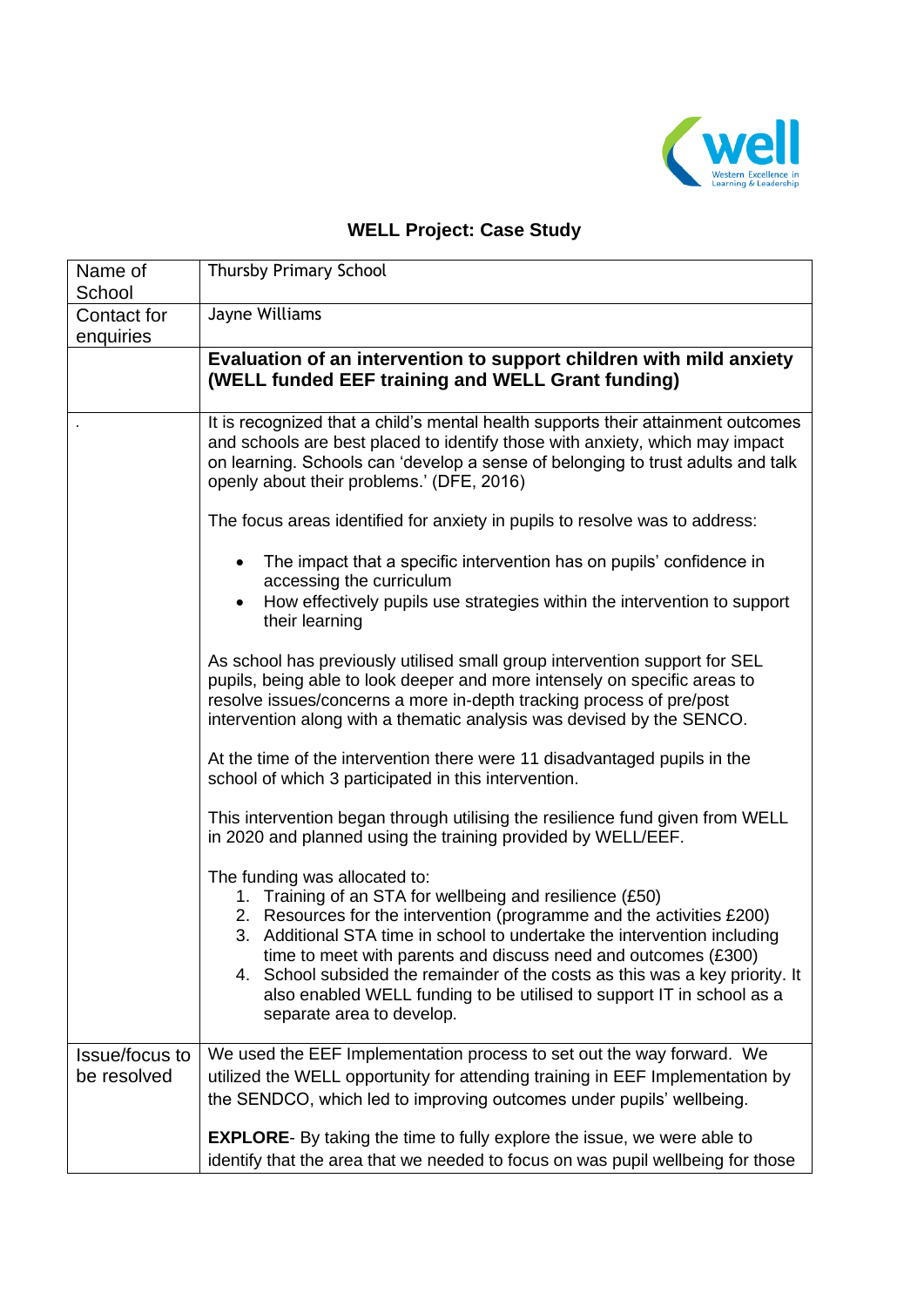who suffer mild anxiety. We had previous evidence of this from general wellbeing sessions and whole class wellbeing activities after lockdown. Covid lockdowns have identified a need in school for supporting pupil's with SEL needs beyond our whole school approach. Targeted support forms one of the EEF three tiers, championed by WELL, and is identified as a priority for pupils in key stage 2 who have mild anxiety, which gives a barrier to accessing learning more readily. Focusing on SEL in all classes on has allowed teachers to really focus in on pupil wellbeing and the limitations and progress of their personal development for each pupil in their class.

A SWOT analysis by staff including SLT found school has many opportunities to teach SEL competencies regularly and explicitly through the curriculum, though targeted intervention group within Key Stage 2 pupils would allow for pupils to be supported in applying strategies in independent learning. School have noted a threat of capacity beyond key stage 2 for pupils transitioning to secondary school and therefore focused on key stage 2 pupils especially those in Years 4-6.

The need arises from pupils themselves, due to additional pressure they place on themselves to achieve highly and continuously strive for improvement. School had noticed some pupils may be upset on entering school, have somatic symptoms and/or lack in resilience and independence within their learning.

In order to improve access to learning, develop resilience and independence with learning, staff identified the focus of reducing anxiety in pupils would support raising achievement in class. In order to do this, those pupils identified with SEMH SEND need or those with SEMH needs not on the SEN register, including 3 pupils identified as Pupil Premium in key stage 2, would require additional support.

A Teaching Assistant (STA) and SENCO identified those requiring targeted support. Both have a variety of professional development to support accurate identification of somatic and internalizing symptoms of anxiety in children, ensuring the right children were chosen for the intervention.

After researching potential interventions, we chose Starving the anxiety gremlin as a programme to support reducing Anxiety as we have utilized aspects from this previously with internal evidence of promise. We agreed that collating and analysing quantitative data could be quite rigid in outcomes and therefore we chose to collate and analyse quantitative data as a narrative to support pre and post data outcomes.

### **PLAN-**

We set out the active ingredients-those which needed to be 'tight' and those which were more flexible. This was through discussion between SENDCO, STA and one class teacher in key stage 2 and defined our outcomes. The active ingredients were:

AI1: Teach anxiety specific focus sessions to match needs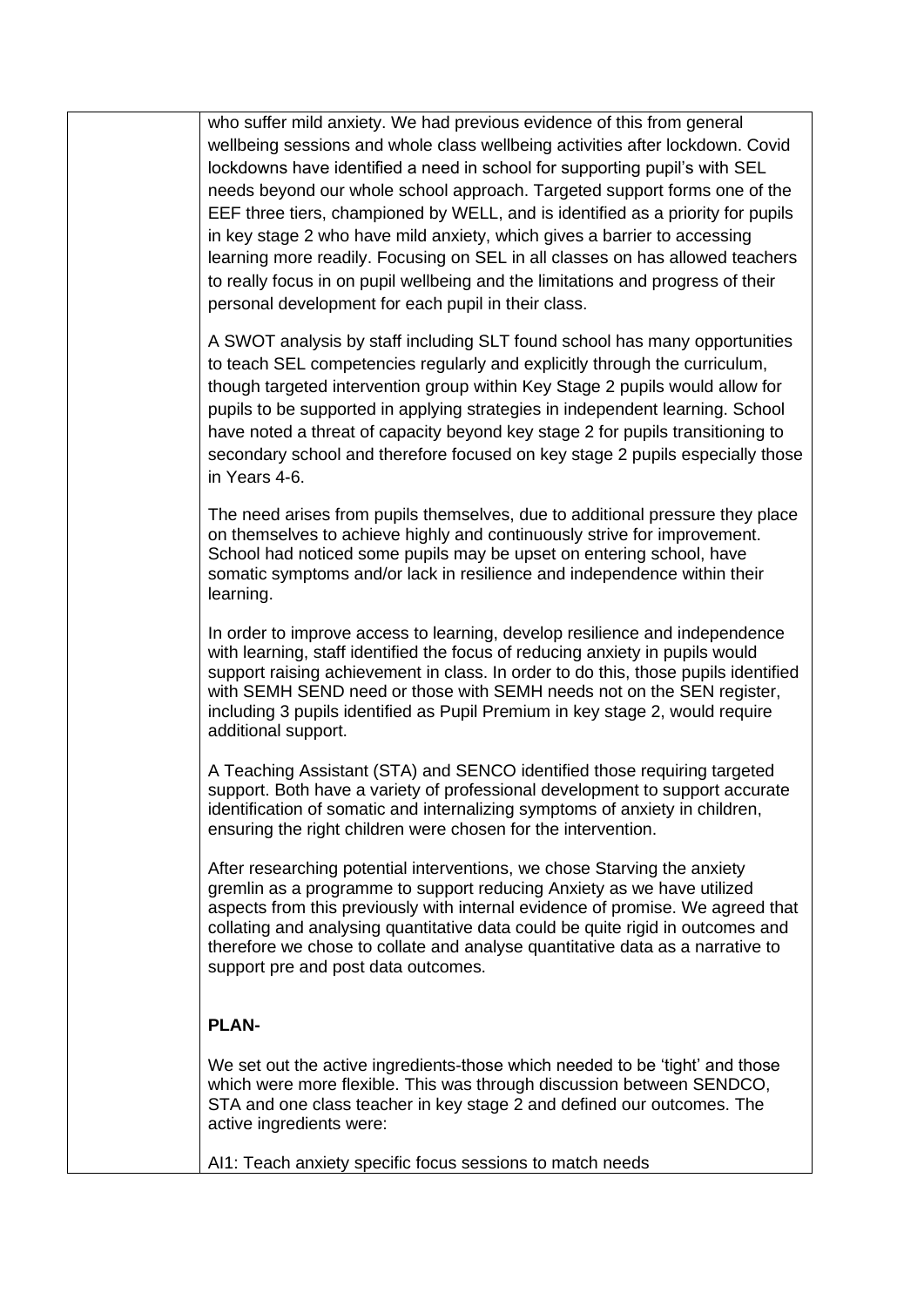|               | AI2: Staff are clear about those pupils identified and reasons/evidence to<br>support need<br>AI3: Explicitly follow a programme with proven success (either previously in<br>school or through research information)<br>AI4: Staff involved are clear on the process and main areas to explore through<br>the intervention<br>AI5: Explicitly evaluate progress based on a mixed methods approach both pre<br>and post intervention<br>AI6: STA effectively lead the intervention with their experience and knowledge<br>matched specifically to the intervention<br>AI7: Feedback and outcomes to be specific to individuals and as a group to<br>allow for review to be effective                                                                                                                                                                                                                                |
|---------------|---------------------------------------------------------------------------------------------------------------------------------------------------------------------------------------------------------------------------------------------------------------------------------------------------------------------------------------------------------------------------------------------------------------------------------------------------------------------------------------------------------------------------------------------------------------------------------------------------------------------------------------------------------------------------------------------------------------------------------------------------------------------------------------------------------------------------------------------------------------------------------------------------------------------|
|               | 8 participants were chosen from across the key stage 2 age range, consisting<br>of 4 boys and 4 girls. 2 groups were formed with equal gender in each group. 3<br>sessions were completed each week over a 6-week period. 3 pupils are<br>identified as Disadvantaged.                                                                                                                                                                                                                                                                                                                                                                                                                                                                                                                                                                                                                                              |
| Action taken  | <b>PLAN-</b> The intervention chosen 'Starving the Anxiety Gremlin' by Kate Collins-<br>Donnelly is based on cognitive behavioural principles joining children's<br>thoughts, behaviours and feelings to help understand the different types of<br>anxiety they may have and how to manage them. A recent comparable study<br>in Turkey of 'the effect of an anxiety-coping program for children based on<br>cognitive behavioural therapy on children's anxiety levels' (Kul, Aykut,<br>Hamamci and Zeynep., 2021) support the essence of the intervention<br>undertaken at Thursby School. Their study, consisting of 12 students at 4 <sup>th</sup><br>grade age completed 8 sessions of the intervention with no control group.<br>Sessions consisted of 3 x2, all of which was similar to the intervention<br>undertaken. Their findings showed a significant decrease in anxiety levels post<br>intervention. |
|               | Participants had similar anxiety issues relating to more generalized or social<br>anxiety.                                                                                                                                                                                                                                                                                                                                                                                                                                                                                                                                                                                                                                                                                                                                                                                                                          |
|               | The weekly areas of focus included:                                                                                                                                                                                                                                                                                                                                                                                                                                                                                                                                                                                                                                                                                                                                                                                                                                                                                 |
|               | Week 1- What is anxiety? What happens to the gremlin in different<br>Scenarios?<br>Week 2- Different types of anxiety and how they manifest in the<br>gremlin- do you feed it or starve the gremlin?<br>Week 3-generalised anxiety- strategies to support starving the gremlin<br>Week 4-social anxiety generalized<br>Week 5-social anxiety in lessons<br>Week 6- making progress and diminishing the anxiety gremlin                                                                                                                                                                                                                                                                                                                                                                                                                                                                                              |
|               | As a school, we already have a policy for pupil (and staff) wellbeing in place. As<br>this intervention approach has given proven results within the short-term for<br>supporting reducing anxiety in children, it is now added to the policy with a<br>paragraph explaining the success to date.                                                                                                                                                                                                                                                                                                                                                                                                                                                                                                                                                                                                                   |
| <b>Result</b> | <b>DELIVER-</b> The results from the intervention overall had successful outcomes.<br>The Anna Freud emotional awareness outcomes show a positive change<br>overall at effect size 1. Positive progress was made across participants in the<br>mean score difference for various statements surveyed. The scores suggest<br>that participant's worries have lessened in general and therefore their anxiety                                                                                                                                                                                                                                                                                                                                                                                                                                                                                                         |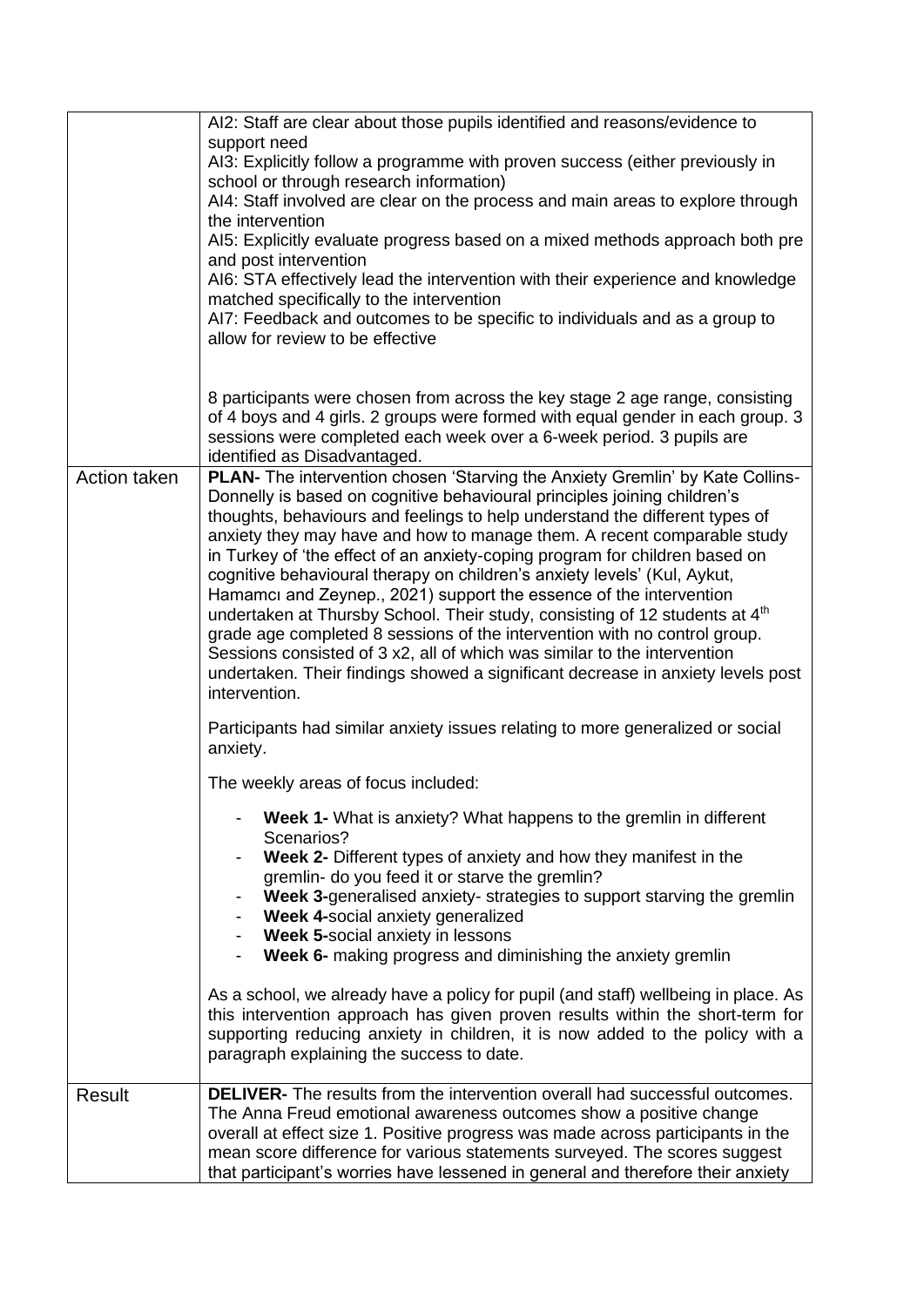has reduced in some form. Pupils themselves supported this by comments made during the intervention which included a pupil worried about visiting the theatre due to not liking heights and wondering if it would affect them. Their comments related to not only being able to describe some somatic symptoms they experience but recognizing 'I think I need to practice what I would tell myself afterwards and think about how I would make my feeling of being worried into a feeling of being happy.'

Refer to appendix 1 for individual pupil's quantitative date outcomes showing progress from pre and post intervention.

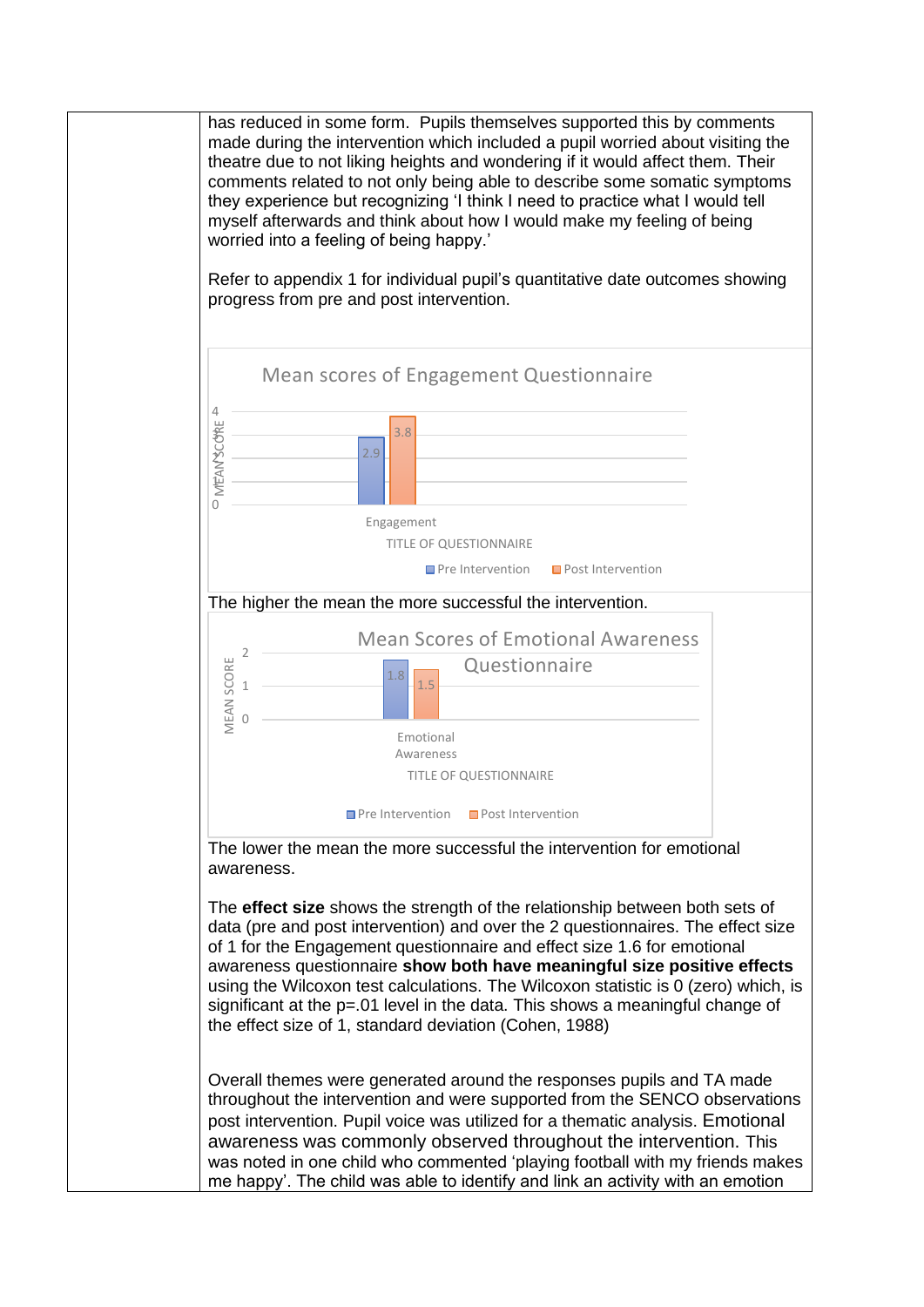|                   | and was also able to state by week 6 of the intervention that 'I am calmer at<br>home now and I can now play football without going off crying because I know<br>my friends can help me with how to play right'. This suggests higher<br>engagement levels, increased self-esteem, and resilience through developed<br>emotional awareness of themselves and their peers in football.<br>The resilience outcome in the thematic analysis noted 14% of the observation<br>comments showed positive gains in resilience. This is broadly in line with the<br>confidence and self-esteem noted at 17% as resilience involves several<br>related elements of which self -esteem is one of them.<br>The disadvantaged pupils who undertook the intervention all made good<br>progress. One disadvantaged pupil who was visibly anxious prior to playing a<br>board game in a group, as noted by the STA during the intervention (week 2)<br>focused on scenarios around playing games and thinking about what triggers<br>anxiety at this point. The child was able to articulate thoughts he would not win<br>because someone told him he was not winning, and this knocked his<br>confidence. Through week 3, activities focused on resilience and strategies to<br>lessen anxiety and during week 4 the TA noted 'one child is certainly starting<br>to show an increased awareness of his emotions and what he is physically and<br>emotionally feeling and how he reacts to this and the outcomes of his<br>reactions.' |
|-------------------|-------------------------------------------------------------------------------------------------------------------------------------------------------------------------------------------------------------------------------------------------------------------------------------------------------------------------------------------------------------------------------------------------------------------------------------------------------------------------------------------------------------------------------------------------------------------------------------------------------------------------------------------------------------------------------------------------------------------------------------------------------------------------------------------------------------------------------------------------------------------------------------------------------------------------------------------------------------------------------------------------------------------------------------------------------------------------------------------------------------------------------------------------------------------------------------------------------------------------------------------------------------------------------------------------------------------------------------------------------------------------------------------------------------------------------------------------------------------------------------------------------------------------|
|                   | Pupils showed greater confidence towards the end of the intervention and 6<br>out of 8 pupils made comments relating to their confidence growth in week 6.<br>As sessions focused on putting their learning in to practice through transferring<br>strategies learned, confidence in their ability to support reducing anxiety was<br>shown: 'I am happy to ask questions and know that I don't look silly, so I don't<br>feel nervous'; 'this has helped me feel more confident and not as much<br>nervous because there is nothing to worry about' (in relation to being late for<br>school); 'I know that it is not good to run away from things that make me feel a<br>bit nervous, because I can use ways to make me feel better'; 'I really enjoy<br>practicing ways to help me feel better, I know I can help myself more'. The<br>most surprising, yet promising comment made by a child, showed in a nutshell,<br>how being more emotionally aware, fully engaged, increased resilience and<br>confidence they have grown 'My anxiety has vanished. That means my anxiety<br>has almost gone.' (Pupil premium pupil comment)                                                                                                                                                                                                                                                                                                                                                                                   |
|                   | The impact this has made on the STA leading the interventions is significant<br>as well. The STA has been fully engaged and motivated, with a wealth of<br>knowledge which has led to deeper understanding of SEL and has impacted<br>on the STA accessing additional CPD out of school hours as an interest. It<br>has also raised the STA profile within school through presenting her intent,<br>implementation, and overall outcomes of any intervention support to full<br>governors in November 32021 who commented on her great passion and<br>enthusiasm alongside her knowledge to support personal development of our<br>pupils. Through pupil voice, pupil's confidence has increased overall, and<br>findings show positive correlations between confidence, self-esteem and<br>engagement suggesting lowered anxiety levels.<br>Without a thematic analysis using a mixed methods approach we would have                                                                                                                                                                                                                                                                                                                                                                                                                                                                                                                                                                                                   |
| <b>Next Steps</b> | <b>SUSTAIN-</b> Long term impact is unknown. A further review will be undertaken<br>at a 6-month interval (July 2022) to further evaluate longer term positive                                                                                                                                                                                                                                                                                                                                                                                                                                                                                                                                                                                                                                                                                                                                                                                                                                                                                                                                                                                                                                                                                                                                                                                                                                                                                                                                                          |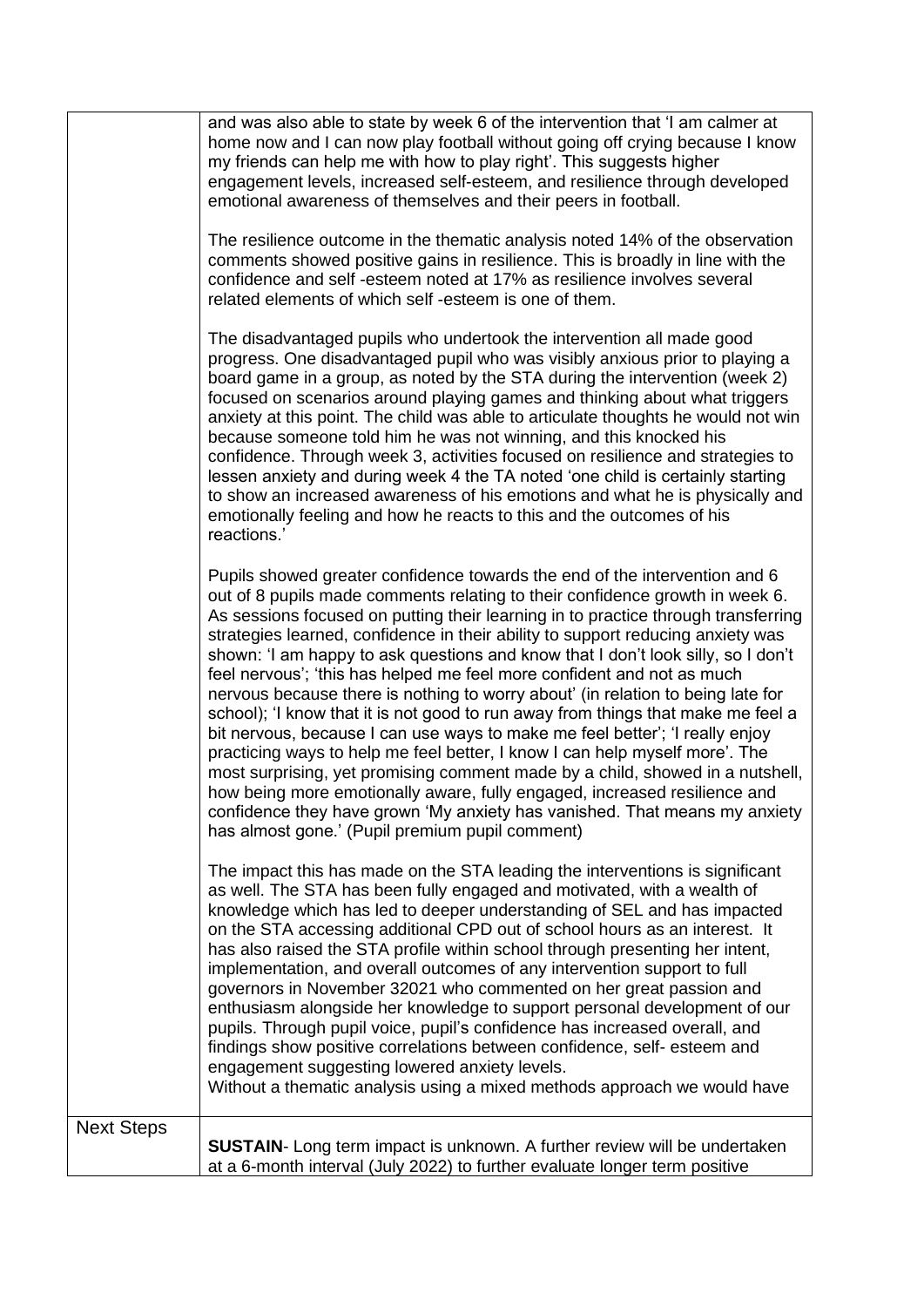|                           | impacts from the intervention. During discussions it was recognized that whilst<br>some somatic symptoms have reduced, suggesting that anxiety overall has<br>been reduced, there is evidence to suggest the intervention may not potentially<br>have increased the worrying-coping strategies as Piaget's Cognitive<br>Development Theory (CDT), shows that using CBT interventions, whilst<br>predominantly focusing on behaviours and thoughts, requires being able to<br>systematically identify, challenge and find different ways of thinking.<br>Thursby schools next stage, therefore, is to implement a more specific and<br>specialized evidence-based intervention led by an Emotional Literacy Support<br>Assistant (ELSA) to support developing pupil's ability to think more logically<br>thereby increasing coping skills to lessen internalizing worries and anxiety.<br>Identifying pupils will be undertaken through gathering quantitative data related<br>to worry-coping skills using the Coping Strategy Indictor (CSI) measure which<br>measures 3 factors: social support, problem-solving and avoidance.<br>ELSA training was funded by WELL in 2021. School has committed to the<br>memorandum of understanding for this and STA deployment for this work is<br>only possible because of WELL.<br>Repetition of the intervention will be included as and when required for pupils<br>within key stage 2. Currently, time needs to be given to monitor the longer-<br>term impact of learning in class. Tracking using the school's internal data<br>system (ITrack) will show how any decrease in anxiety has led to accessing<br>learning more and thereby increasing progress in learning-evaluated at the<br>end of each term via pupil progress meetings and data collection points. |
|---------------------------|--------------------------------------------------------------------------------------------------------------------------------------------------------------------------------------------------------------------------------------------------------------------------------------------------------------------------------------------------------------------------------------------------------------------------------------------------------------------------------------------------------------------------------------------------------------------------------------------------------------------------------------------------------------------------------------------------------------------------------------------------------------------------------------------------------------------------------------------------------------------------------------------------------------------------------------------------------------------------------------------------------------------------------------------------------------------------------------------------------------------------------------------------------------------------------------------------------------------------------------------------------------------------------------------------------------------------------------------------------------------------------------------------------------------------------------------------------------------------------------------------------------------------------------------------------------------------------------------------------------------------------------------------------------------------------------------------------------------------------------------------------------------------------------------------------------------|
| Additional<br>information | Using the WELL funding was the only way we could have been able to<br>maximise the implementation to this degree and to be able to focus<br>intently on the needs using the EEF Implementation process and plan.<br>Without the WELL funding for emotional resilience training and ELSA<br>training, along with funding for securing some additional STA hours we<br>would have remained at the initial stages of developing our focused<br>wellbeing support in school. Being given the opportunity to really focus<br>on our children's wellbeing through WELL opportunities has been<br>pivotal in improving outcomes for pupils.<br>We utilised a Trained Teaching Assistant within key stage 2<br>encompasses numerous SEL qualifications, proven success with<br>supporting pupils with SEL<br>SLT involvement, governor agreement (SEL an overarching priority<br>within school's development plan and forms vision and aims for school<br>including the 5 core values and the curriculum drivers of resilience,<br>independence, and confidence)<br>Pupils willing and able to develop strategies to raise confidence and<br>resilience<br>School utilises the tiered model approach for promoting SEL-<br>Education Endowment Foundation's (EEF) SEL tiered model (Teacher<br>Development, Targeted Support and Wider Strategies)<br>The intervention worked well due to various factors:                                                                                                                                                                                                                                                                                                                                                                                                                 |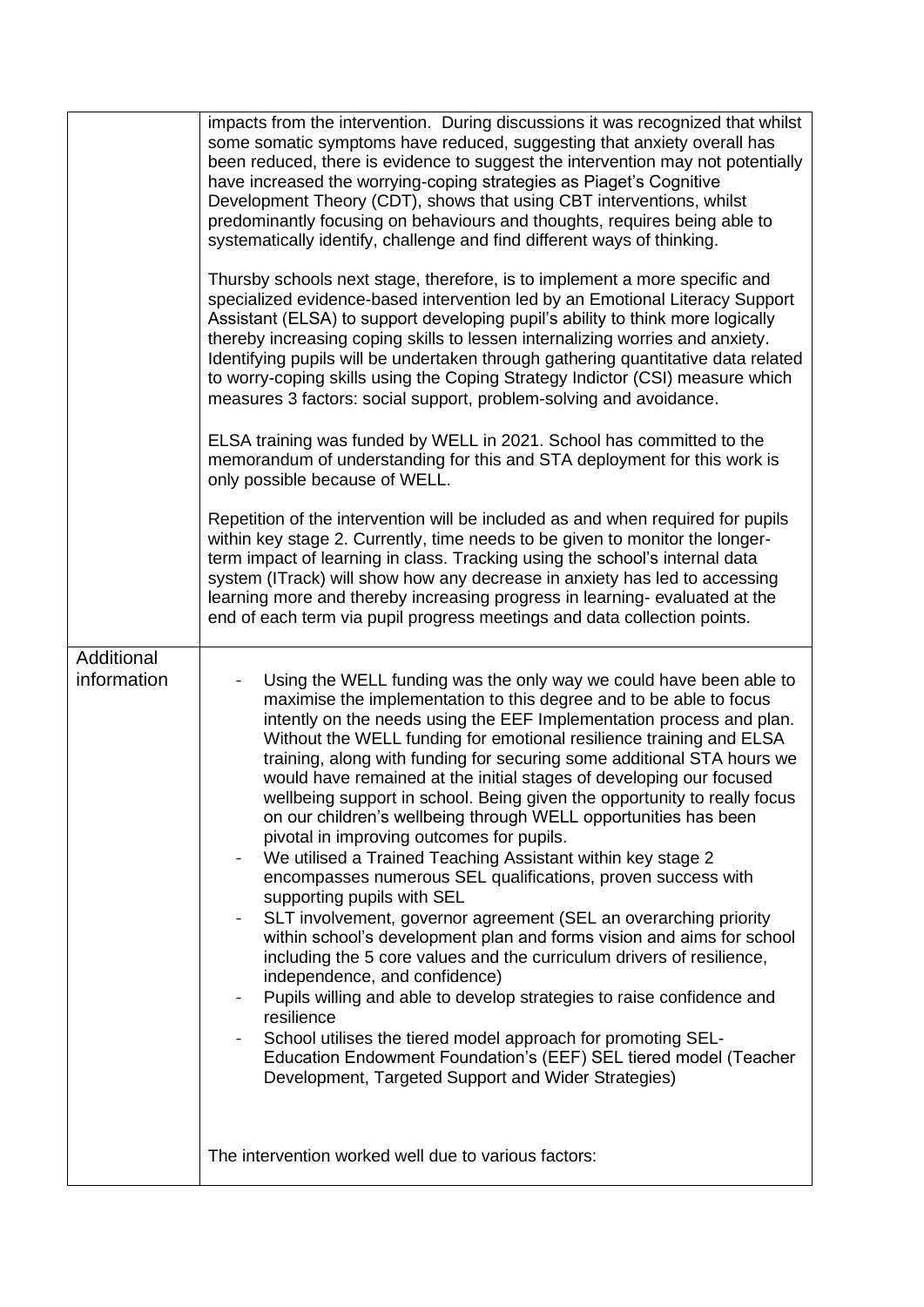| 1. Pupils were articulate and able to talk openly about emotions and give<br>examples<br>2. Pupils want to lessen their anxiety and improve their positive mental<br>health<br>3. Pupils and the STA leading the intervention already have a secure<br>relationship, based on trust (prior to intervention)<br>4. STA leading the intervention is knowledgeable and skilled in delivering<br>wellbeing interventions to pupils 1:1 or in small groups for the past few<br>years. The STA has undertaken numerous mental health and wellbeing<br>training sessions as well as a counselling qualification over the past<br>few years<br>5. Use of the 3 <sup>rd</sup> person perspective (the 'gremlin' figure, who shrank as<br>its anxiety shrank) promoted positive engagement without worry of<br>feeling the child had to talk about themselves or be put on the spot to<br>articulate a response. |  |
|--------------------------------------------------------------------------------------------------------------------------------------------------------------------------------------------------------------------------------------------------------------------------------------------------------------------------------------------------------------------------------------------------------------------------------------------------------------------------------------------------------------------------------------------------------------------------------------------------------------------------------------------------------------------------------------------------------------------------------------------------------------------------------------------------------------------------------------------------------------------------------------------------------|--|
|                                                                                                                                                                                                                                                                                                                                                                                                                                                                                                                                                                                                                                                                                                                                                                                                                                                                                                        |  |
|                                                                                                                                                                                                                                                                                                                                                                                                                                                                                                                                                                                                                                                                                                                                                                                                                                                                                                        |  |
|                                                                                                                                                                                                                                                                                                                                                                                                                                                                                                                                                                                                                                                                                                                                                                                                                                                                                                        |  |
|                                                                                                                                                                                                                                                                                                                                                                                                                                                                                                                                                                                                                                                                                                                                                                                                                                                                                                        |  |
|                                                                                                                                                                                                                                                                                                                                                                                                                                                                                                                                                                                                                                                                                                                                                                                                                                                                                                        |  |

## Appendix 1 -Quantitative data outcomes pre/post intervention and overview of findings

#### **Engagement questionnaire individual scores pre and post intervention with Wilcoxon Test statistics**

|            | <b>Engagement Questionnaire</b> |      |                           |     |      |                             |      |  |                           |      |  | 1=Strongly disagree 2= Disagree 3=Neither agree or disagree 4= somewhat disagree 5=Agree 6=Strongly agree |      |  |  |                                    |      |  |  |
|------------|---------------------------------|------|---------------------------|-----|------|-----------------------------|------|--|---------------------------|------|--|-----------------------------------------------------------------------------------------------------------|------|--|--|------------------------------------|------|--|--|
| Q NumberQ1 |                                 |      |                           | Q2  |      | Q3                          |      |  | Q4                        |      |  | Q5                                                                                                        |      |  |  | Q6                                 |      |  |  |
|            | In my writing I make a plan     |      | I feel left out at school |     |      | I put questions to teachers |      |  | I try to connect learning |      |  | I talk to teacher about my likes/dislikes                                                                 |      |  |  | In free time I look up information |      |  |  |
|            | Pre                             | Post |                           | Pre | Post | Pre                         | Post |  | Pre                       | Post |  | Pre                                                                                                       | Post |  |  | Pre                                | Post |  |  |
| Child A    |                                 |      |                           |     |      |                             |      |  |                           |      |  |                                                                                                           |      |  |  |                                    |      |  |  |
| Child B    |                                 |      |                           |     |      |                             |      |  |                           |      |  |                                                                                                           |      |  |  |                                    |      |  |  |
| Child C    |                                 |      |                           |     |      |                             |      |  |                           |      |  |                                                                                                           |      |  |  |                                    |      |  |  |
| Child D    |                                 |      |                           |     |      |                             |      |  |                           |      |  |                                                                                                           |      |  |  |                                    |      |  |  |
| Child E    |                                 |      |                           |     |      |                             |      |  |                           |      |  |                                                                                                           |      |  |  |                                    |      |  |  |
| Child F    |                                 |      |                           |     |      |                             |      |  |                           |      |  |                                                                                                           |      |  |  |                                    |      |  |  |
| Child G    |                                 |      |                           |     |      |                             |      |  |                           |      |  |                                                                                                           |      |  |  |                                    |      |  |  |
| Child H    |                                 |      |                           |     |      |                             |      |  |                           |      |  |                                                                                                           |      |  |  |                                    |      |  |  |
|            |                                 |      |                           |     |      |                             |      |  |                           |      |  |                                                                                                           |      |  |  |                                    |      |  |  |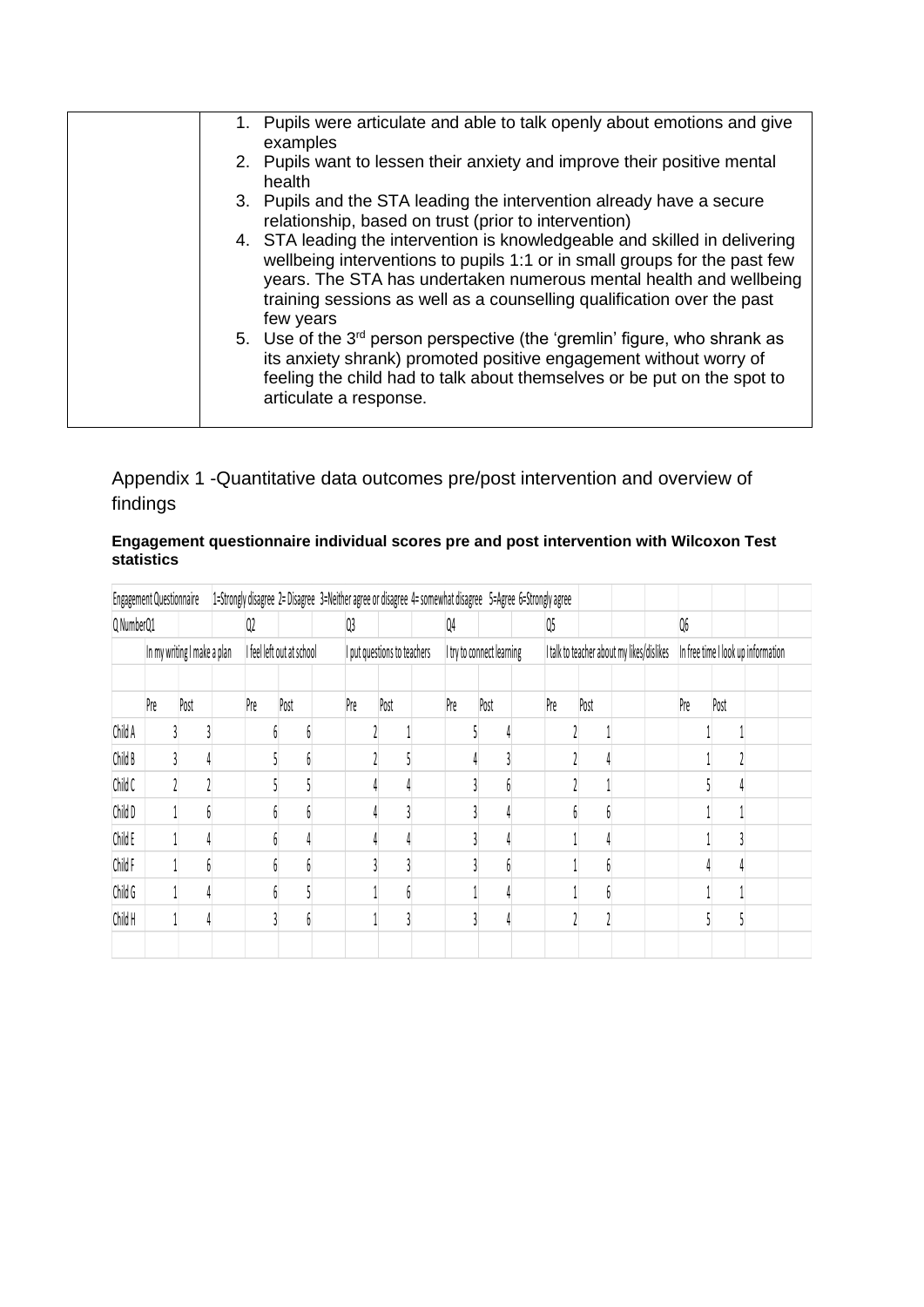| $Q$ 7                                  |      |                                    | Q8  |      |                         | Q9  |      |  | Q10                            |      |  |                    | Average score |                   |         |      |
|----------------------------------------|------|------------------------------------|-----|------|-------------------------|-----|------|--|--------------------------------|------|--|--------------------|---------------|-------------------|---------|------|
| In reading I try to understand meaning |      | During lessons, I express opinions |     |      | I am distraced in class |     |      |  | I make suggestions to teachers |      |  |                    |               |                   |         |      |
|                                        |      |                                    |     |      |                         |     |      |  |                                |      |  |                    |               |                   |         |      |
| Pre                                    | Post |                                    | Pre | Post |                         | Pre | Post |  | Pre                            | Post |  |                    | Pre           | Post              | Diff    | Rank |
|                                        |      |                                    |     |      |                         |     |      |  |                                |      |  |                    | 3.1           |                   | 0.1     |      |
|                                        |      |                                    |     |      |                         |     |      |  |                                |      |  |                    | 2.5           | 3.9               | $1.4\,$ | 6    |
|                                        |      |                                    |     |      |                         |     |      |  |                                |      |  |                    | 3.7           | 3.5               | $-0.2$  |      |
|                                        |      |                                    |     |      |                         |     |      |  |                                |      |  |                    | 3.3           |                   | 0.7     |      |
|                                        |      |                                    |     |      |                         |     |      |  |                                |      |  |                    | 2.3           | 3.4               | 1.1     | 4.5  |
|                                        |      |                                    |     |      |                         |     |      |  |                                |      |  |                    |               |                   |         | 8    |
|                                        |      |                                    |     |      |                         |     |      |  |                                |      |  |                    |               | 3.5               | $1.5\,$ |      |
|                                        |      |                                    |     |      |                         |     |      |  |                                |      |  |                    |               | 4.1               | 1.1     | 4.5  |
|                                        |      |                                    |     |      |                         |     |      |  |                                |      |  | Mean               | 2.8625        | 3.8               |         |      |
|                                        |      |                                    |     |      |                         |     |      |  |                                |      |  | Standard deviation |               | 0.557898 0.604743 |         |      |
|                                        |      |                                    |     |      |                         |     |      |  |                                |      |  | Effect size        |               |                   |         |      |

Questions 2 and 9 in the Engagement questionnaire are reversals due to the statements being negative rather than positive. Results have therefore been reversed to remain in line with the other outcomes.

|               | Anna Freud Measures for Emotional Awareness |      |             |                |              |      |                 |      |               | Scores 1=Never 2= Sometimes 3=Always |                   |       |                   |      |          |      |
|---------------|---------------------------------------------|------|-------------|----------------|--------------|------|-----------------|------|---------------|--------------------------------------|-------------------|-------|-------------------|------|----------|------|
|               | Q Number Q1<br>Q <sub>2</sub>               |      |             | Q <sub>3</sub> |              | Q4   |                 | Q5   |               | Q6                                   |                   | $Q$ 7 |                   | Q8   |          |      |
| I feel Lonely |                                             |      | I cry a lot |                | I am unhappy |      | Nobody likes me |      | Worries a lot |                                      | Problems sleeping |       | Wake in the night |      | I am shy |      |
|               | Pre                                         | Post | Pre         | Post           | Pre          | Post | Pre             | Post | Pre           | Post                                 | Pre               | Post  | Pre               | Post | Pre      | Post |
| Child A       |                                             |      |             |                |              |      |                 |      |               |                                      |                   |       |                   |      |          |      |
| Child B       |                                             |      |             |                |              |      |                 |      |               |                                      |                   |       |                   |      |          |      |
| Child C       |                                             |      |             |                |              |      |                 |      |               |                                      |                   |       |                   |      |          |      |
| Child D       |                                             |      |             |                |              |      |                 |      |               |                                      |                   |       |                   |      |          |      |
| Child E       |                                             |      |             |                |              |      |                 |      |               |                                      |                   |       |                   |      |          |      |
| Child F       |                                             |      |             |                |              |      |                 |      |               |                                      |                   |       |                   |      |          |      |
| Child G       |                                             |      |             |                |              |      |                 |      |               |                                      |                   |       |                   |      |          |      |
| Child H       |                                             |      |             |                |              |      |                 |      |               |                                      |                   |       |                   |      |          |      |
|               |                                             |      |             |                |              |      |                 |      |               |                                      |                   |       |                   |      |          |      |

### **Anna Freud, Emotional awareness individual scores for pre and post intervention and Wilcoxon test statistics**